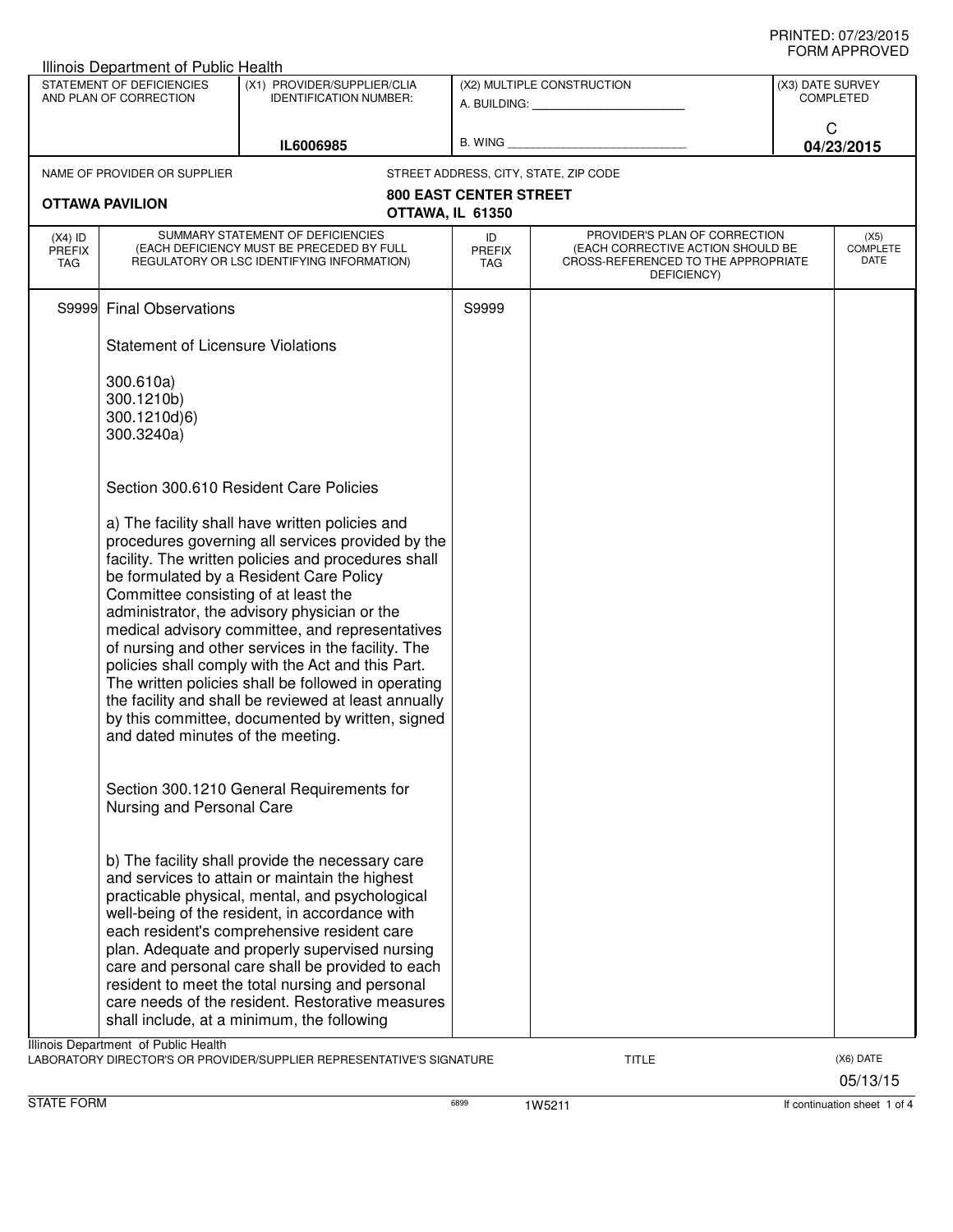| Illinois Department of Public Health                |                                                                                                                              |                                                                                                                                                                                                                                                                                                               |                                                         |                                                                                                                          |                                      |  |  |
|-----------------------------------------------------|------------------------------------------------------------------------------------------------------------------------------|---------------------------------------------------------------------------------------------------------------------------------------------------------------------------------------------------------------------------------------------------------------------------------------------------------------|---------------------------------------------------------|--------------------------------------------------------------------------------------------------------------------------|--------------------------------------|--|--|
| STATEMENT OF DEFICIENCIES<br>AND PLAN OF CORRECTION |                                                                                                                              | (X1) PROVIDER/SUPPLIER/CLIA<br><b>IDENTIFICATION NUMBER:</b>                                                                                                                                                                                                                                                  | (X2) MULTIPLE CONSTRUCTION<br>A. BUILDING: A. BUILDING: |                                                                                                                          | (X3) DATE SURVEY<br><b>COMPLETED</b> |  |  |
| IL6006985                                           |                                                                                                                              |                                                                                                                                                                                                                                                                                                               |                                                         | C<br>04/23/2015                                                                                                          |                                      |  |  |
|                                                     | NAME OF PROVIDER OR SUPPLIER                                                                                                 |                                                                                                                                                                                                                                                                                                               |                                                         | STREET ADDRESS, CITY, STATE, ZIP CODE                                                                                    |                                      |  |  |
| OTTAWA PAVILION<br>OTTAWA, IL 61350                 |                                                                                                                              | <b>800 EAST CENTER STREET</b>                                                                                                                                                                                                                                                                                 |                                                         |                                                                                                                          |                                      |  |  |
| $(X4)$ ID<br><b>PREFIX</b><br>TAG                   | SUMMARY STATEMENT OF DEFICIENCIES<br>(EACH DEFICIENCY MUST BE PRECEDED BY FULL<br>REGULATORY OR LSC IDENTIFYING INFORMATION) |                                                                                                                                                                                                                                                                                                               | ID<br><b>PREFIX</b><br>TAG                              | PROVIDER'S PLAN OF CORRECTION<br>(EACH CORRECTIVE ACTION SHOULD BE<br>CROSS-REFERENCED TO THE APPROPRIATE<br>DEFICIENCY) | (X5)<br><b>COMPLETE</b><br>DATE      |  |  |
| S9999                                               | Continued From page 1                                                                                                        |                                                                                                                                                                                                                                                                                                               | S9999                                                   |                                                                                                                          |                                      |  |  |
|                                                     | procedures:                                                                                                                  |                                                                                                                                                                                                                                                                                                               |                                                         |                                                                                                                          |                                      |  |  |
|                                                     | Section 300.1210 General Requirements for<br>Nursing and Personal Care                                                       |                                                                                                                                                                                                                                                                                                               |                                                         |                                                                                                                          |                                      |  |  |
|                                                     | and shall be practiced on a 24-hour,<br>seven-day-a-week basis:                                                              | d) Pursuant to subsection (a), general nursing<br>care shall include, at a minimum, the following                                                                                                                                                                                                             |                                                         |                                                                                                                          |                                      |  |  |
|                                                     | and assistance to prevent accidents.                                                                                         | 6) All necessary precautions shall be taken to<br>assure that the residents' environment remains<br>as free of accident hazards as possible. All<br>nursing personnel shall evaluate residents to see<br>that each resident receives adequate supervision                                                     |                                                         |                                                                                                                          |                                      |  |  |
|                                                     | Section 300.3240 Abuse and Neglect<br>resident.                                                                              | a) An owner, licensee, administrator, employee or<br>agent of a facility shall not abuse or neglect a                                                                                                                                                                                                         |                                                         |                                                                                                                          |                                      |  |  |
|                                                     | by:                                                                                                                          | These Regulations were not met as evidenced                                                                                                                                                                                                                                                                   |                                                         |                                                                                                                          |                                      |  |  |
|                                                     | hospital.                                                                                                                    | Based on interview, observation and record<br>review, the facility to provide supervision to one of<br>four residents (R1) reviewed for falls in the<br>sample of 24. This failure resulted in R1<br>sustaining a left forehead laceration from a fall<br>that required the placement of 9 sutures at a local |                                                         |                                                                                                                          |                                      |  |  |
|                                                     | Findings include:<br>Ilinoin Department, of Public Hoolth                                                                    |                                                                                                                                                                                                                                                                                                               |                                                         |                                                                                                                          |                                      |  |  |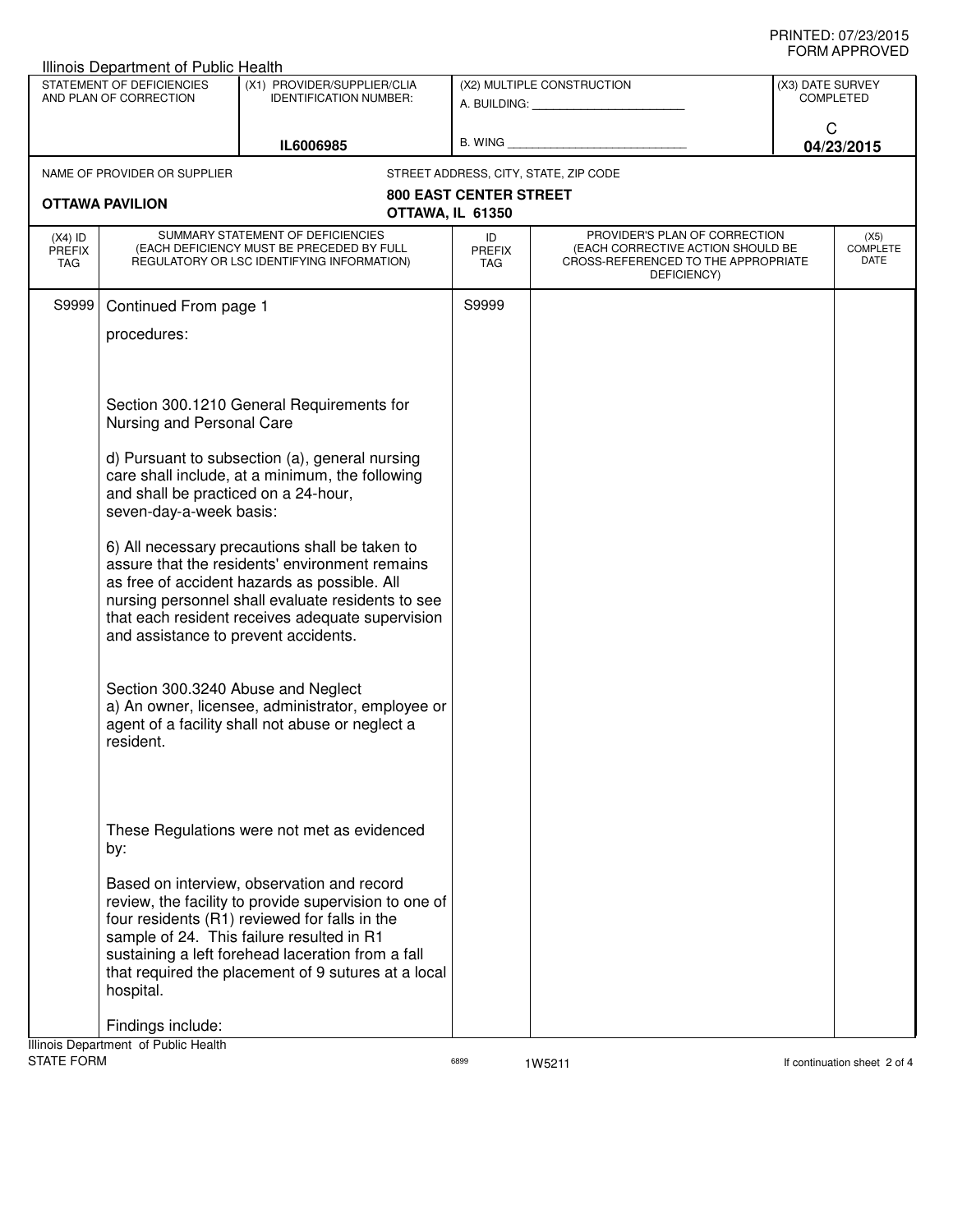| <b>Illinois Department of Public Health</b>                                                                                      |                                                                                                                                                                                                                                                                                                                                                                                                                                                                                       |                                                                                                                                                                                                                                                                                                                                                                                            |                                                         |                                                                                                                          |                                                         |                                 |  |
|----------------------------------------------------------------------------------------------------------------------------------|---------------------------------------------------------------------------------------------------------------------------------------------------------------------------------------------------------------------------------------------------------------------------------------------------------------------------------------------------------------------------------------------------------------------------------------------------------------------------------------|--------------------------------------------------------------------------------------------------------------------------------------------------------------------------------------------------------------------------------------------------------------------------------------------------------------------------------------------------------------------------------------------|---------------------------------------------------------|--------------------------------------------------------------------------------------------------------------------------|---------------------------------------------------------|---------------------------------|--|
| STATEMENT OF DEFICIENCIES<br>(X1) PROVIDER/SUPPLIER/CLIA<br>AND PLAN OF CORRECTION<br><b>IDENTIFICATION NUMBER:</b><br>IL6006985 |                                                                                                                                                                                                                                                                                                                                                                                                                                                                                       |                                                                                                                                                                                                                                                                                                                                                                                            | (X2) MULTIPLE CONSTRUCTION<br>A. BUILDING: A. BUILDING: |                                                                                                                          | (X3) DATE SURVEY<br><b>COMPLETED</b><br>C<br>04/23/2015 |                                 |  |
|                                                                                                                                  |                                                                                                                                                                                                                                                                                                                                                                                                                                                                                       | B. WING                                                                                                                                                                                                                                                                                                                                                                                    |                                                         |                                                                                                                          |                                                         |                                 |  |
|                                                                                                                                  | NAME OF PROVIDER OR SUPPLIER                                                                                                                                                                                                                                                                                                                                                                                                                                                          |                                                                                                                                                                                                                                                                                                                                                                                            |                                                         | STREET ADDRESS, CITY, STATE, ZIP CODE                                                                                    |                                                         |                                 |  |
|                                                                                                                                  | <b>OTTAWA PAVILION</b>                                                                                                                                                                                                                                                                                                                                                                                                                                                                | OTTAWA, IL 61350                                                                                                                                                                                                                                                                                                                                                                           | <b>800 EAST CENTER STREET</b>                           |                                                                                                                          |                                                         |                                 |  |
| $(X4)$ ID<br><b>PREFIX</b><br>TAG                                                                                                |                                                                                                                                                                                                                                                                                                                                                                                                                                                                                       | SUMMARY STATEMENT OF DEFICIENCIES<br>(EACH DEFICIENCY MUST BE PRECEDED BY FULL<br>REGULATORY OR LSC IDENTIFYING INFORMATION)                                                                                                                                                                                                                                                               | ID<br><b>PREFIX</b><br>TAG                              | PROVIDER'S PLAN OF CORRECTION<br>(EACH CORRECTIVE ACTION SHOULD BE<br>CROSS-REFERENCED TO THE APPROPRIATE<br>DEFICIENCY) |                                                         | (X5)<br><b>COMPLETE</b><br>DATE |  |
| S9999                                                                                                                            | Continued From page 2<br>1. R1's Fall Risk Assessments dated 2/15/15,<br>2/19/15 and 4/3/15 document that R1 is at high<br>risk for falls.<br>R1's Accident/Incident Report dated 2/15/15<br>documents that R1 fell from R1's wheelchair and<br>obtained a right forearm skin tear. This same<br>report documents the following intervention was<br>initiated: "Keep in visibility when up in<br>wheelchair"<br>R1's current fall care plan has this same<br>intervention documented. |                                                                                                                                                                                                                                                                                                                                                                                            | S9999                                                   |                                                                                                                          |                                                         |                                 |  |
|                                                                                                                                  |                                                                                                                                                                                                                                                                                                                                                                                                                                                                                       |                                                                                                                                                                                                                                                                                                                                                                                            |                                                         |                                                                                                                          |                                                         |                                 |  |
|                                                                                                                                  |                                                                                                                                                                                                                                                                                                                                                                                                                                                                                       |                                                                                                                                                                                                                                                                                                                                                                                            |                                                         |                                                                                                                          |                                                         |                                 |  |
|                                                                                                                                  | the laceration.                                                                                                                                                                                                                                                                                                                                                                                                                                                                       | R1's Accident/Incident Report dated 4/3/15<br>documents that R1 had an unwitnessed fall and<br>was observed face down on the floor at the<br>bottom of the facility's 800 hall ramp. This same<br>report documents that R1 sustained a laceration<br>to R1's left forehead, and was sent to a local<br>hospital, where R1 had sutures placed to repair                                     |                                                         |                                                                                                                          |                                                         |                                 |  |
|                                                                                                                                  | wheelchair and fell face first out of the                                                                                                                                                                                                                                                                                                                                                                                                                                             | R1's local hospital emergency room records<br>dated 4/3/15 document the following: "presents<br>to the emergency department with complaint of<br>fall and forehead laceration(R1) was in (R1's)<br>wheelchair(R1) with pain to headpain has<br>been constant since the injury3.5 centimeter<br>laceration to left forehead T-shapednine 5-0<br>Nylon sutures required to close laceration" |                                                         |                                                                                                                          |                                                         |                                 |  |
|                                                                                                                                  | room.                                                                                                                                                                                                                                                                                                                                                                                                                                                                                 | On 4/20/15 at 9:56 a.m., 4/21/15 at 10:15 a.m.,<br>and 4/22/15 at 10:17 a.m. and 12:00 p.m., R1<br>was sitting alone up in R1's wheelchair in R1's                                                                                                                                                                                                                                         |                                                         |                                                                                                                          |                                                         |                                 |  |
|                                                                                                                                  | Illinois Department of Public Health                                                                                                                                                                                                                                                                                                                                                                                                                                                  | On 4/22/15 at 10:35 a.m., E8, Restorative Nurse,<br>verified that R1's fall on 4/3/15 was unwitnessed                                                                                                                                                                                                                                                                                      |                                                         |                                                                                                                          |                                                         |                                 |  |